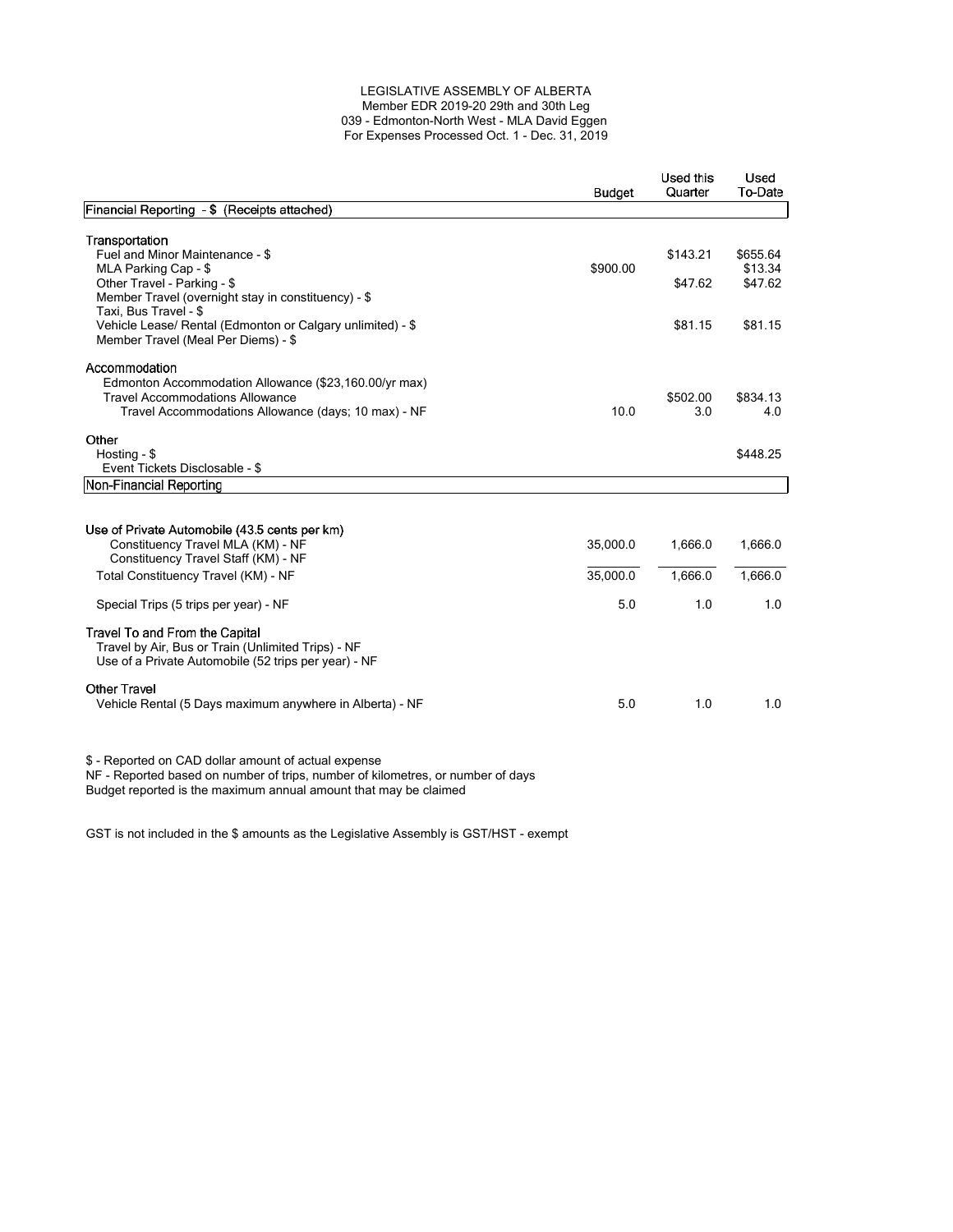## **Element Fleet Management**



|                                                                 |                | ** REF NO TOT / TOT NO REF **<br>TOTAL / TOTAL                                                                                |      |      | 70.95          | 3.55                 | 74.50<br>74.50 |
|-----------------------------------------------------------------|----------------|-------------------------------------------------------------------------------------------------------------------------------|------|------|----------------|----------------------|----------------|
| 0003971 000543008802 IMPERIAL OIL<br>08/12/19                   | EDMONTON<br>AB | UNLEADED PREMIUM GASOLINE<br>GST-HST / TPS-TVH<br>REF GST-HST / TPS-TVH REF<br>** REF NO TOT / TOT NO REF **<br>TOTAL / TOTAL | 37.1 | 1.19 | 42.09<br>42.09 | 2.10<br>2.10<br>2.10 | 44.19<br>44.19 |
| UNIT TOTAL / TOT UNITE                                          |                | FUEL QTY / QTE CARB<br>TOT CHARGES / TOT FRAIS<br>TOT GST-HST / TOT TPS-TVH<br>UNIT TOTAL / TOT UNITE                         | 70.1 |      | 143.21         | 7.16                 | 150.37         |
| BKDN TOTALS / TOTAUX CODIFICATION<br>UNITS / VEHIC<br>$01 - 29$ |                | FUEL QTY / QTE CARB<br>TOT CHARGES / TOT FRAIS<br>GST-HST/TPS-TVH                                                             | 70.1 |      | 143.21         | 7.16                 |                |
|                                                                 |                | BKDN TOTALS / TOTAUX COD FICATION                                                                                             |      |      |                |                      | 150.37         |

GST-HST REG. NO / NO ENRG TPS-TVH R104164223 QST ID. NO / NO ID TVQ 1001439118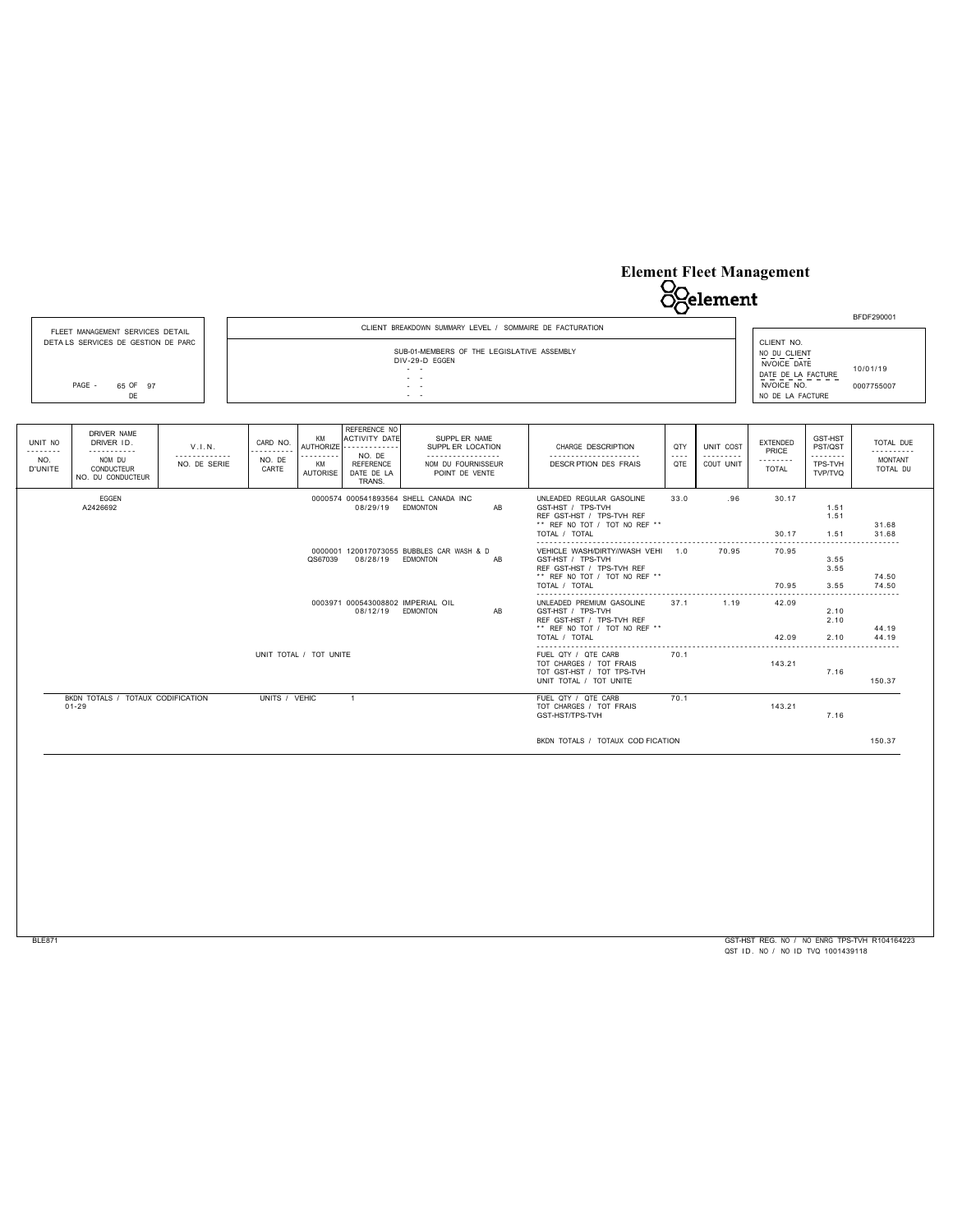#### The American Express® Corporate Card **Statement of Account**

www.americanexpress.ca Amex Bank of Canada Corporate Service Centre PO Box 7000 Station B Willowdale (Ontario) M2K 2R6



Membership Number XXXX-XXXXX

Date October 16, 2019

ç.

Page 1 of 3

Statement includes payments and charges received by October 16, 2019

Please see "About Your Statement" section for important information.

Please pay your balance in full upon receipt of statement. Thank you for your ongoing membership.

**New Transactions for DAVID EGGEN** 

Amount \$

50.00

September 25 **3CPAYMENT\*EDMONTON R EDMONTON** Goods or Services

 $$47.62 + gst$ 

1 Please detach here 1

### **AMERICAN EXPRESS®**

Payment Options<br>PLEASE ALLOW 3 TO 5 BUSINESS DAYS FOR YOUR PAYMENT

TO BE PROCESSED BY YOUR FINANCIAL INSTITUTION AND

SENT TO US. See the About Your Payment Section.

Phone and Internet banking arranged through your financial institution · Your local bank branch

Automatic banking machines<br>Do Not Enclose Cash

000122



**DAVID EGGEN** LEGIS ASSEMBLY OF AB 4103 9820 107 ST NW **EDMONTON AB T5K 1E7** 

Amex Bank of Canada/ Banque Amex du Canada PO BOX 2000 West Hill ON M1E 5H4



0578

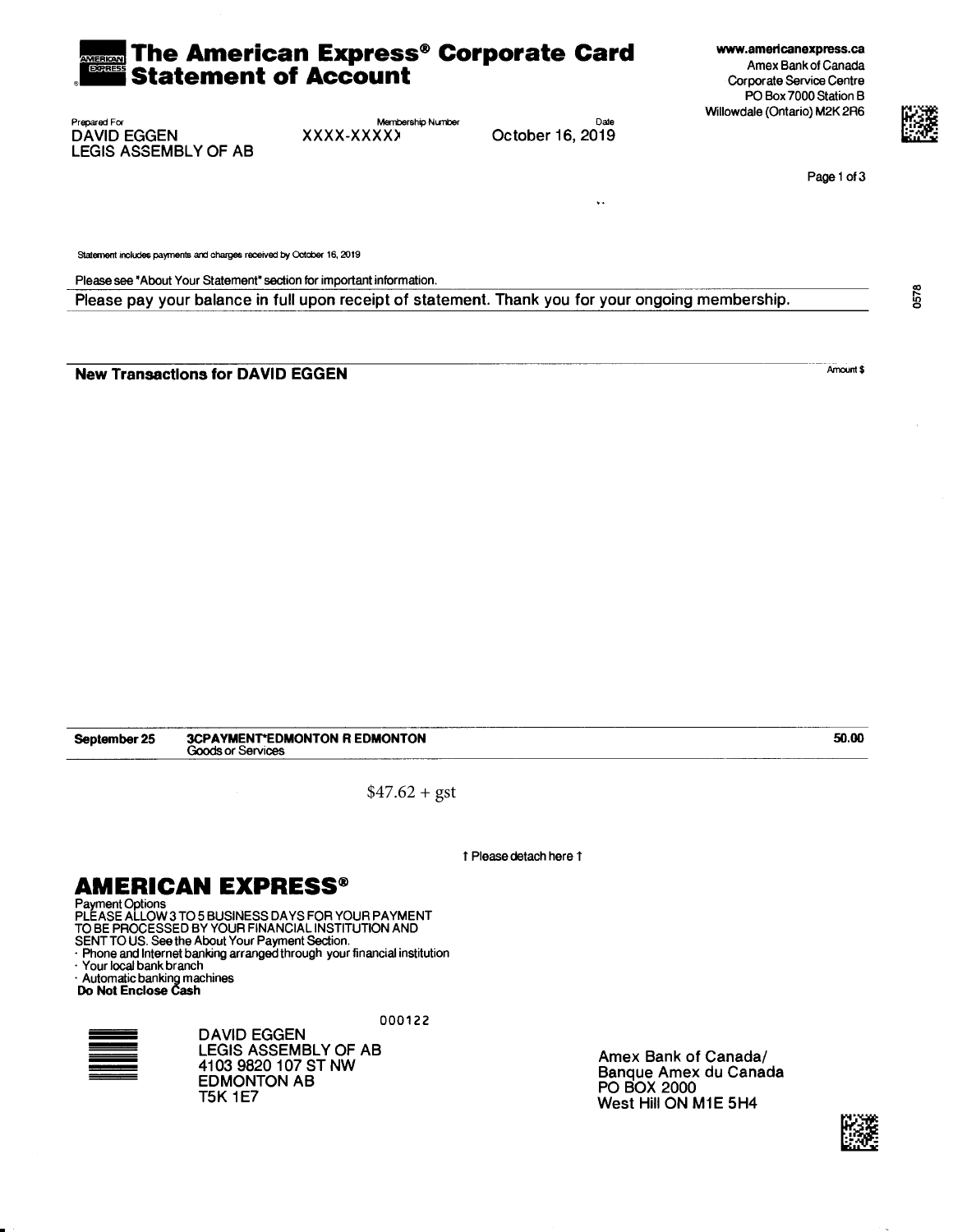#### The American Express® Corporate Card **Statement of Account**

www.americanexpress.ca Amex Bank of Canada Corporate Service Centre PO Box 7000 Station B Willowdale (Ontario) M2K 2R6



Membership Number XXXX-XXXX

Date October 16, 2019

ç.

Page 1 of 3

Statement includes payments and charges received by October 16, 2019

Please see "About Your Statement" section for important information.

Please pay your balance in full upon receipt of statement. Thank you for your ongoing membership.

**New Transactions for DAVID EGGEN** 

NATIONAL LICENSEE CA LETHBRIDGE September 25 Location Rental: Lethbridge Return: Lethbridge Agreement 175998325

 $$81.15 + gst$ 

1 Please detach here 1

Date

24/09/19

25/09/19

### **AMERICAN EXPRESS®**

Payment Options<br>PLEASE ALLOW 3 TO 5 BUSINESS DAYS FOR YOUR PAYMENT

TO BE PROCESSED BY YOUR FINANCIAL INSTITUTION AND

SENT TO US. See the About Your Payment Section.

Phone and Internet banking arranged through your financial institution · Your local bank branch

Automatic banking machines<br>Do Not Enclose Cash

000122



**DAVID EGGEN** LEGIS ASSEMBLY OF AB 4103 9820 107 ST NW **EDMONTON AB T5K 1E7** 

Amex Bank of Canada/ Banque Amex du Canada PO BOX 2000 West Hill ON M1E 5H4

85.20



0578

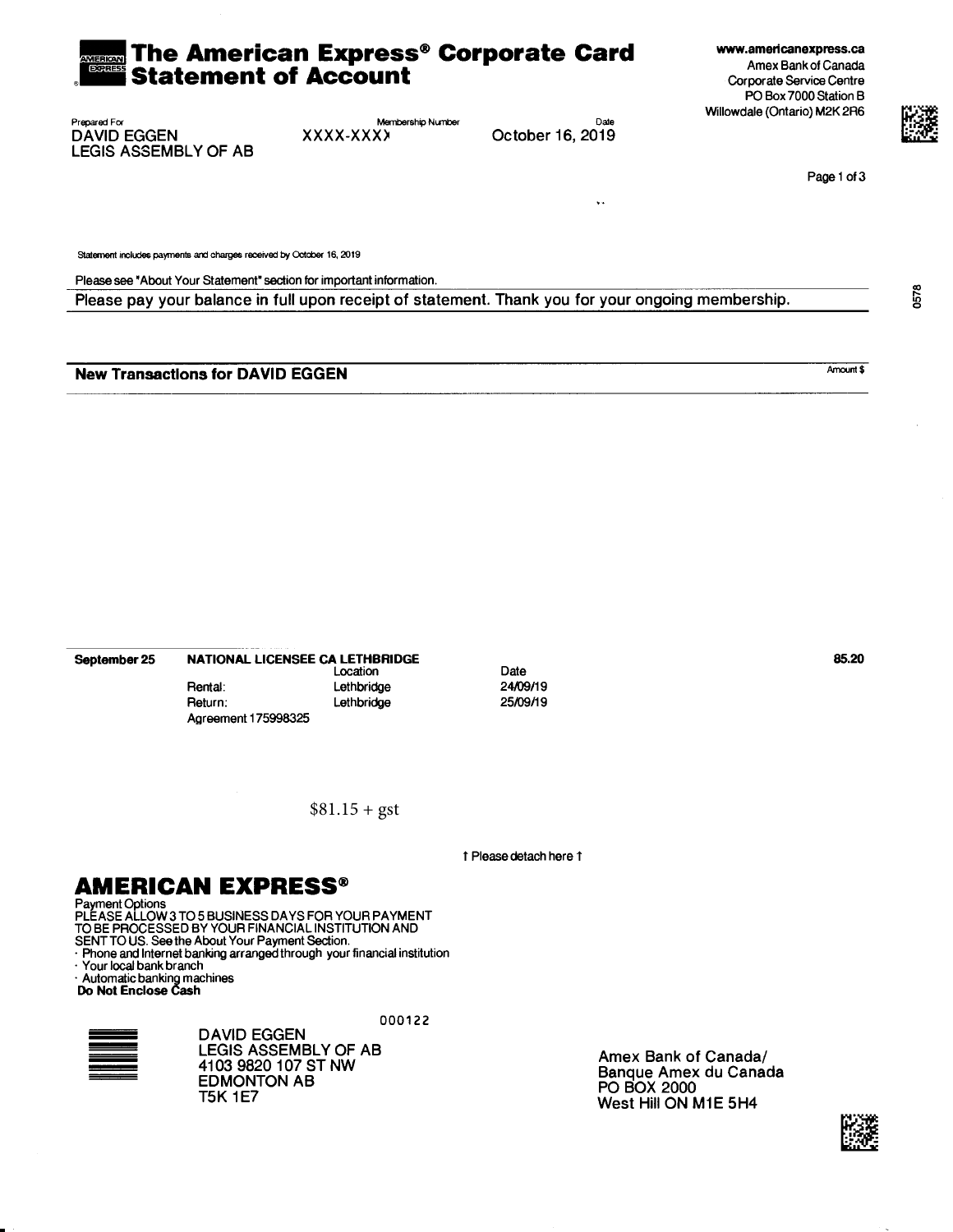#### The American Express® Corporate Card **Statement of Account**

www.americanexpress.ca Amex Bank of Canada Corporate Service Centre PO Box 7000 Station B Willowdale (Ontario) M2K 2R6



0578

Page 1 of 3

**LEGIS ASSEMBLY OF AB** 

Prepared For

**DAVID EGGEN** 

Membership Number XXXX-XXXXX

Date October 16, 2019

 $\ddotsc$ 

Statement includes payments and charges received by October 16, 2019

Please see "About Your Statement" section for important information.

Please pay your balance in full upon receipt of statement. Thank you for your ongoing membership.

**New Transactions for DAVID EGGEN** 

Arrival 24/09/19

Amount \$

129.08

1 Please detach here 1

### **AMERICAN EXPRESS®**

September 25

Payment Options<br>PLEASE ALLOW 3 TO 5 BUSINESS DAYS FOR YOUR PAYMENT TO BE PROCESSED BY YOUR FINANCIAL INSTITUTION AND

SENT TO US. See the About Your Payment Section.

Phone and Internet banking arranged through your financial institution

Your local bank branch

Automatic banking machines<br>Do Not Enclose Cash

000122

Departure

26/09/19



**DAVID EGGEN** LEGIS ASSEMBLY OF AB 4103 9820 107 ST NW **EDMONTON AB T5K 1E7** 

LETHBRIDGE LODGE LETHBRIDGE

Amex Bank of Canada/ Banque Amex du Canada **PO BOX 2000** West Hill ON M1E 5H4